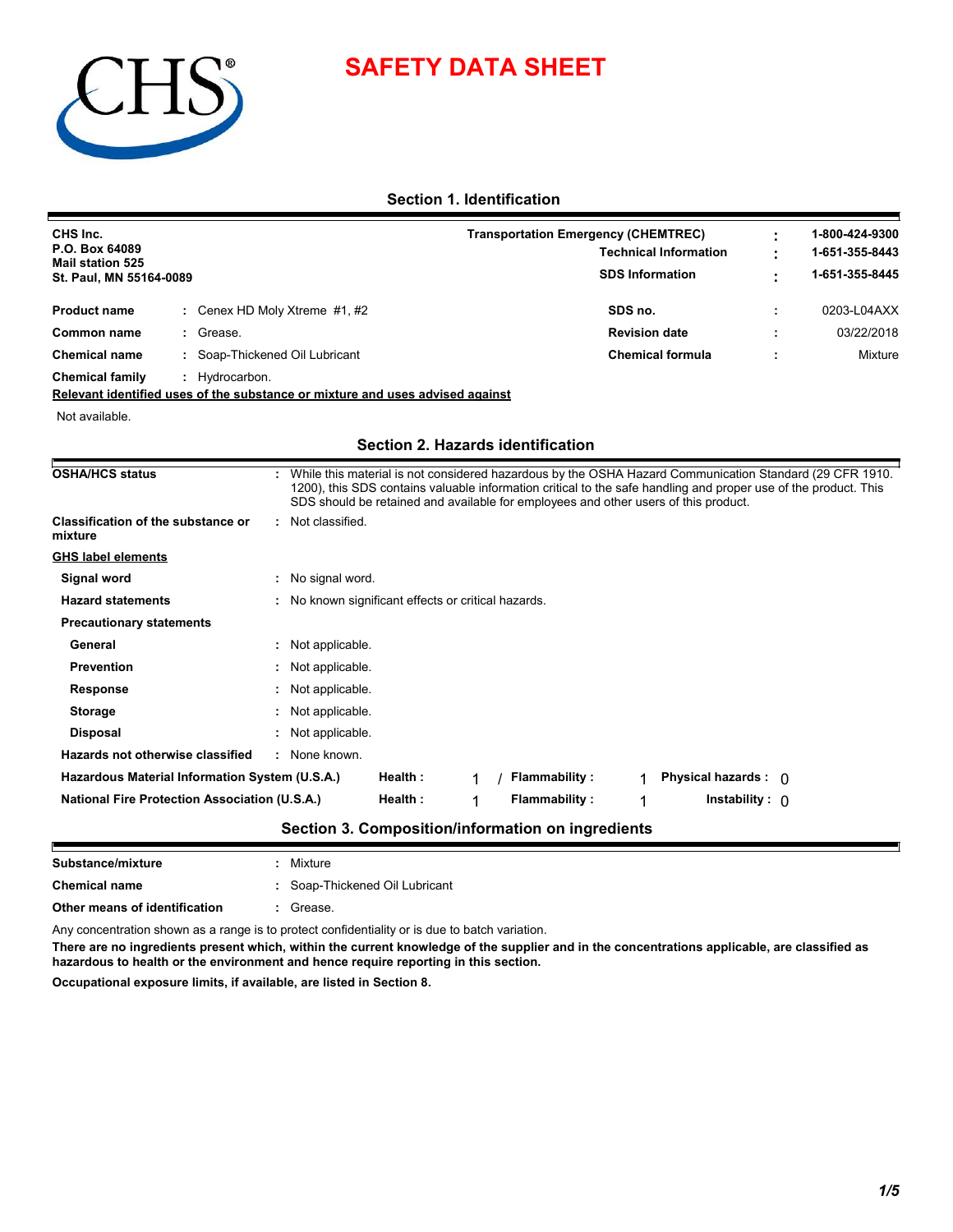## **Section 4. First aid measures**

| Description of necessary first aid measures        |                                                                                                                                                                                                                                                                                                          |
|----------------------------------------------------|----------------------------------------------------------------------------------------------------------------------------------------------------------------------------------------------------------------------------------------------------------------------------------------------------------|
| Eye contact                                        | If material comes in contact with the eyes, immediately wash the eyes with large amounts of water for 15<br>minutes, occasionally lifting the lower and upper lids. Get medical attention.                                                                                                               |
| <b>Inhalation</b>                                  | : If person breathes in large amounts of material, move the exposed person to fresh air at once. If breathing has<br>stopped, perform artificial respiration. Keep the person warm and at rest. Get medical attention as soon as<br>possible.                                                            |
| <b>Skin contact</b>                                | If the material comes in contact with the skin, wash the contaminated skin with soap and water promptly. If the<br>material penetrates through clothing, remove the clothing and wash the skin with soap and water promptly. If<br>irritation persists after washing, get medical attention immediately. |
| Ingestion                                          | If material has been swallowed, do not induce vomiting. Get medical attention immediately.                                                                                                                                                                                                               |
| Most important symptoms/effects, acute and delayed |                                                                                                                                                                                                                                                                                                          |
| <b>Potential acute health effects</b>              |                                                                                                                                                                                                                                                                                                          |
| Eye contact                                        | : No known significant effects or critical hazards.                                                                                                                                                                                                                                                      |
| Inhalation                                         | : No known significant effects or critical hazards.                                                                                                                                                                                                                                                      |
| <b>Skin contact</b>                                | No known significant effects or critical hazards.                                                                                                                                                                                                                                                        |
| Ingestion                                          | : No known significant effects or critical hazards.                                                                                                                                                                                                                                                      |
| Over-exposure signs/symptoms                       |                                                                                                                                                                                                                                                                                                          |
| Eye contact                                        | : Adverse symptoms may include the following: pain or irritation, watering, redness.                                                                                                                                                                                                                     |
| Inhalation                                         | Adverse symptoms may include the following: respiratory tract irritation, coughing.                                                                                                                                                                                                                      |
| <b>Skin contact</b>                                | Adverse symptoms may include the following: irritation, redness.                                                                                                                                                                                                                                         |
| Ingestion                                          | : No known significant effects or critical hazards.                                                                                                                                                                                                                                                      |
|                                                    | Indication of immediate medical attention and special treatment needed, if necessary                                                                                                                                                                                                                     |
| Notes to physician                                 | : Treat symptomatically. Contact poison treatment specialist immediately if large quantities have been ingested<br>or inhaled.                                                                                                                                                                           |
| <b>Specific treatments</b>                         | : No specific treatment.                                                                                                                                                                                                                                                                                 |
| <b>Protection of first-aiders</b>                  | : No action shall be taken involving any personal risk or without suitable training.                                                                                                                                                                                                                     |
| See toxicological information (Section 11)         |                                                                                                                                                                                                                                                                                                          |
|                                                    | <b>Section 5. Fire-fighting measures</b>                                                                                                                                                                                                                                                                 |
|                                                    |                                                                                                                                                                                                                                                                                                          |

| <b>Extinguishing media</b>                     |                                                                                                                                                                                                                                                            |
|------------------------------------------------|------------------------------------------------------------------------------------------------------------------------------------------------------------------------------------------------------------------------------------------------------------|
| Suitable extinguishing media                   | : Use dry chemical, $CO2$ or foam.                                                                                                                                                                                                                         |
| Unsuitable extinguishing media                 | : Do not use a solid water stream as it may scatter and spread fire.                                                                                                                                                                                       |
| Specific hazards arising from the chemical     | : Not flammable. Fire may produce irritating and/or toxic gases.                                                                                                                                                                                           |
| Hazardous thermal decomposition products       | Incomplete combustion and thermolysis may produce gases of varying toxicity such as carbon<br>monoxide, carbon dioxide, various hydrocarbons, aldehydes and soot. These may be highly<br>dangerous if inhaled in confined spaces or at high concentration. |
| Special protective actions for fire-fighters   | : As in any fire, wear self-contained breathing apparatus pressure-demand, MSHA/NIOSH<br>(approved or equivalent) and full protective gear.                                                                                                                |
| Special protective equipment for fire-fighters | Not applicable.                                                                                                                                                                                                                                            |
|                                                | Section 6. Accidental release measures                                                                                                                                                                                                                     |

#### **Personal precautions, protective equipment and emergency procedures**

E

**Spill** Contain with dikes or absorbent to prevent migration to sewers/streams. Take up small spill with dry chemical absorbent; large spills may require pump or vacuum prior to absorbent. May require excavation of severely contaminated soil. **:** Keep unnecessary and unprotected personnel from entering. Avoid breathing vapor or mist. Provide adequate ventilation. Wear appropriate respirator when ventilation is inadequate. Put on appropriate personal protective equipment. **: Methods and materials for containment and cleaning up For non-emergency personnel**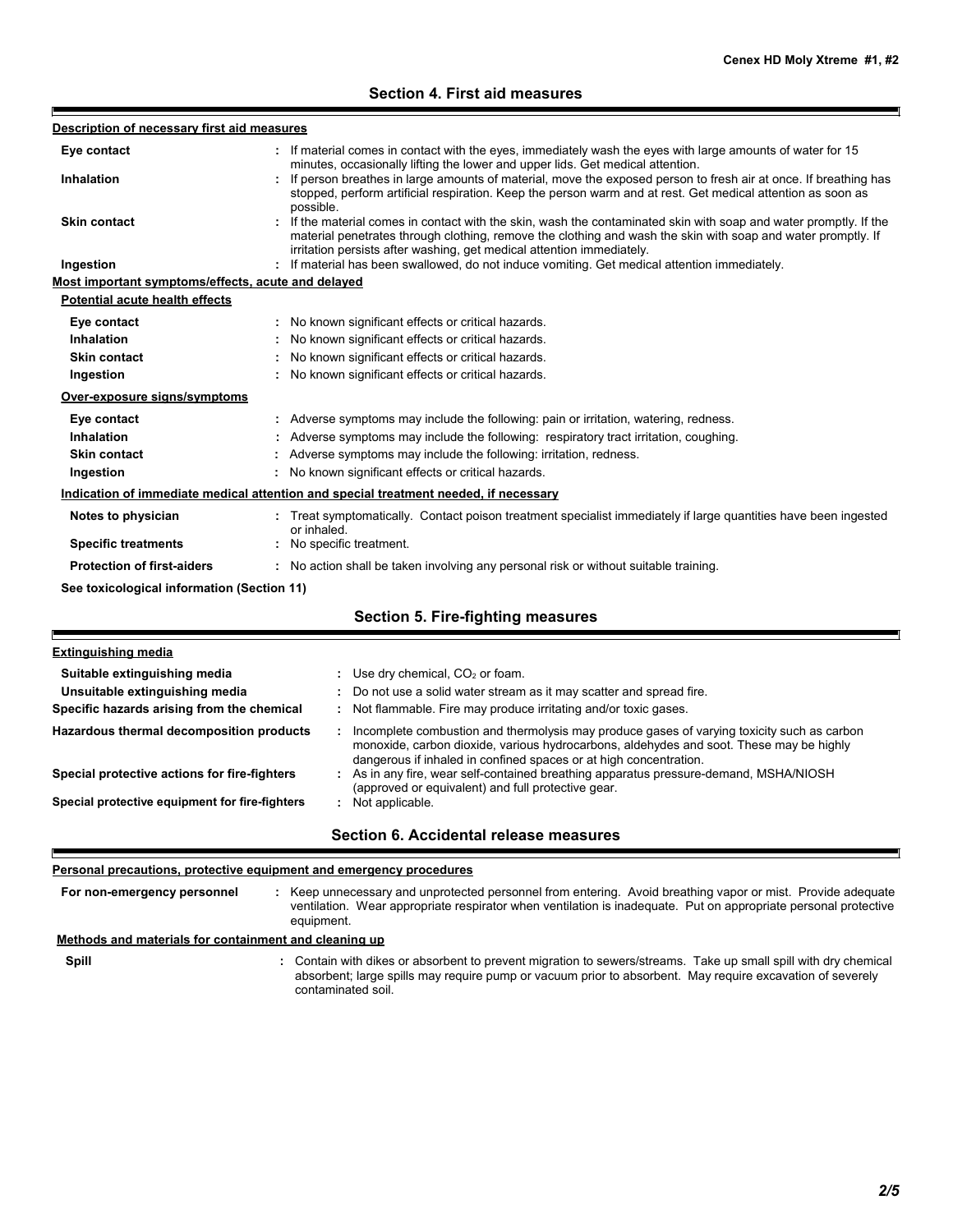| Put on appropriate personal protective equipment (see Section 8). Do not get in eyes or on skin or clothing.<br>÷.<br>Do not ingest.                                                                                                                                                                                                                                                                                                                                                                                    |
|-------------------------------------------------------------------------------------------------------------------------------------------------------------------------------------------------------------------------------------------------------------------------------------------------------------------------------------------------------------------------------------------------------------------------------------------------------------------------------------------------------------------------|
| Eating, drinking and smoking should be prohibited in areas where this material is handled, stored and<br>processed. Workers should wash hands and face before eating, drinking and smoking.                                                                                                                                                                                                                                                                                                                             |
| : Store in closed container away from all ignition sources. Handling temperatures should not exceed 175°F<br>(80°C). Wash thoroughly after handling. Odorous and toxic fumes may form from the decomposition of this<br>product if stored at excessive temperatures for extended periods of time. Store in accordance with local<br>requiations. Store in a dry, cool and well-ventilated area, away from incompatible materials (see Section 10).<br>Use appropriate containment to avoid environmental contamination. |
|                                                                                                                                                                                                                                                                                                                                                                                                                                                                                                                         |

I

| <b>Control parameters</b>              |                                                                                                                                                                                                                                                               |
|----------------------------------------|---------------------------------------------------------------------------------------------------------------------------------------------------------------------------------------------------------------------------------------------------------------|
| <b>Occupational exposure limits</b>    |                                                                                                                                                                                                                                                               |
| None.                                  |                                                                                                                                                                                                                                                               |
| Appropriate engineering controls       | : Use only with adequate ventilation.                                                                                                                                                                                                                         |
| <b>Environmental exposure controls</b> | . Emissions from ventilation or work process equipment should be checked to ensure they comply with the<br>requirements of environmental protection legislation.                                                                                              |
| Individual protection measures         |                                                                                                                                                                                                                                                               |
| <b>Hygiene measures</b>                | : Wash hands, forearms and face thoroughly after handling chemical products, before eating, smoking and using<br>the lavatory and at the end of the working period. Ensure that eyewash stations and safety showers are close<br>to the workstation location. |
| Eye/face protection                    | : Recommended: Splash goggles and a face shield, where splash hazard exists.                                                                                                                                                                                  |
| <b>Skin protection</b>                 |                                                                                                                                                                                                                                                               |
| <b>Hand protection</b>                 | : 4 - 8 hours (breakthrough time): Nitrile gloves.                                                                                                                                                                                                            |
| <b>Body protection</b>                 | : Recommended: Long sleeved coveralls.                                                                                                                                                                                                                        |
| Other skin protection                  | : Recommended: Impervious boots.                                                                                                                                                                                                                              |
| <b>Respiratory protection</b>          | If ventilation is inadequate, use a NIOSH-certified respirator with an organic vapor cartridge and P95 particulate<br>filter.                                                                                                                                 |

## **Section 9. Physical and chemical properties**

| <u>Appearance</u>               |    |                                                                          | <b>Relative density</b>             | : 1               |
|---------------------------------|----|--------------------------------------------------------------------------|-------------------------------------|-------------------|
| <b>Physical state</b>           |    | : Semi-solid Smooth.                                                     | <b>Evaporation rate</b>             | : Not applicable. |
| Color                           |    | $:$ Grey.                                                                | Solubility                          | : Not available.  |
| Odor                            |    | : Not available.                                                         | Solubility in water                 | : Not available.  |
| Odor threshold                  | ÷. | Not available.                                                           | Partition coefficient: n-           | : Not available.  |
| рH                              | ÷. | Not applicable.                                                          | octanol/water                       |                   |
| <b>Melting point</b>            |    | : Not available.                                                         | Auto-ignition<br>temperature        | : Not available.  |
| <b>Boiling point</b>            |    | : Not applicable.                                                        | <b>Decomposition</b><br>temperature | : Not available.  |
| Flash point                     |    | Closed cup: $>150^{\circ}$ C ( $>302^{\circ}$ F). Based on<br>base oils. | <b>SADT</b>                         | : Not available.  |
| <b>Flammability</b>             |    | : Not available.                                                         | <b>Viscosity</b>                    | : Not available.  |
| Lower and upper                 |    | Not available.                                                           | Vapor pressure                      | : Not applicable. |
| explosive (flammable)<br>limits |    |                                                                          | Vapor density                       | : Not applicable. |

# **Section 10. Stability and reactivity**

| Reactivity                         | No specific test data related to reactivity available for this product or its ingredients.           |
|------------------------------------|------------------------------------------------------------------------------------------------------|
| <b>Chemical stability</b>          | The product is stable.                                                                               |
| Possibility of hazardous reactions | Under normal conditions of storage and use, hazardous reactions will not occur.                      |
| <b>Conditions to avoid</b>         | Heat.                                                                                                |
| Incompatible materials             | Strong oxidizers.                                                                                    |
| Hazardous decomposition products   | Under normal conditions of storage and use, hazardous decomposition products should not be produced. |

٣j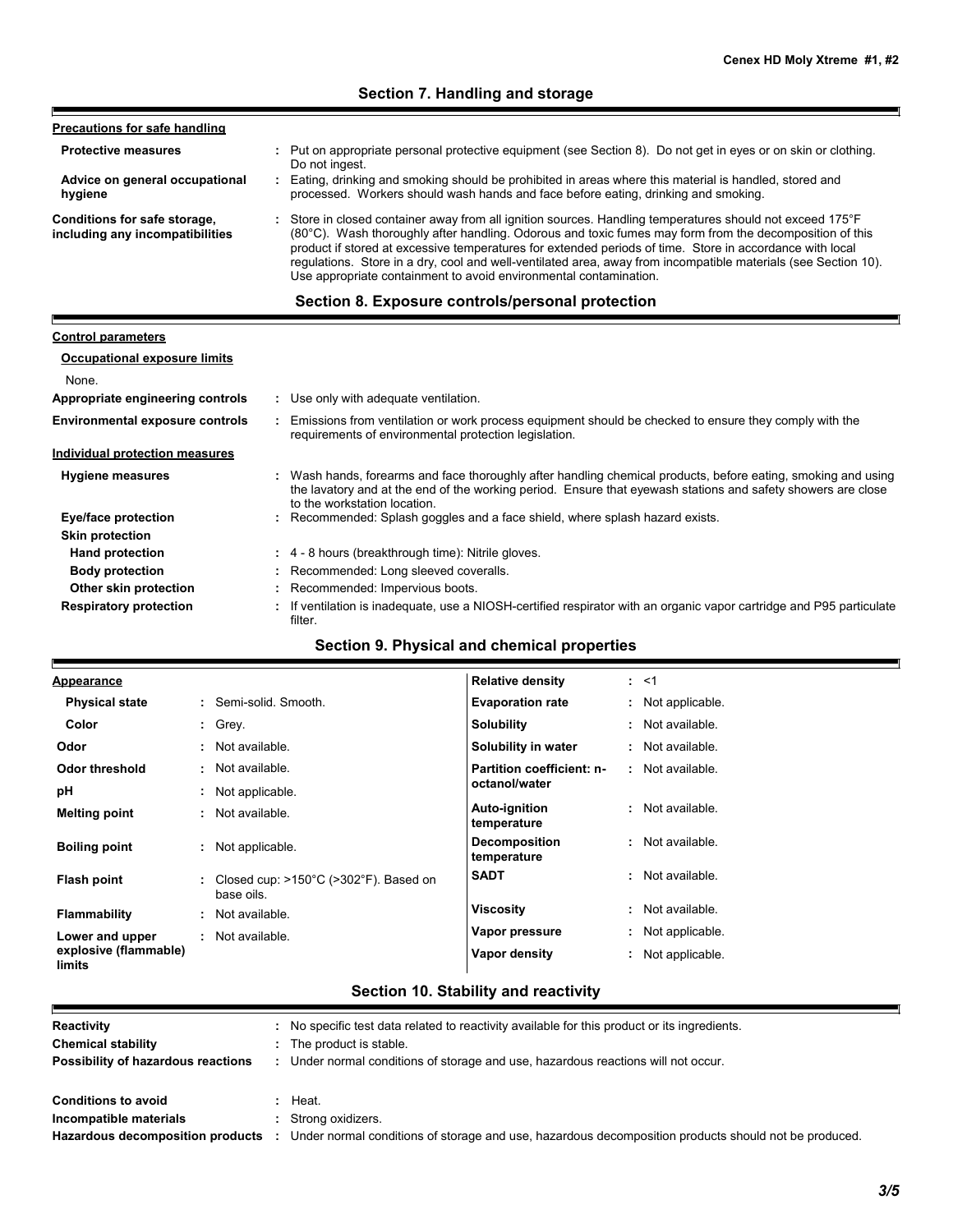| Information on toxicological effects               |                                                                                           |
|----------------------------------------------------|-------------------------------------------------------------------------------------------|
| <b>Acute toxicity</b>                              |                                                                                           |
| There is no data available.                        |                                                                                           |
| <b>Irritation/Corrosion</b>                        |                                                                                           |
| <b>Skin</b>                                        | Not hazardous (per manufacturer).                                                         |
| Eyes                                               | Not hazardous (per manufacturer).                                                         |
| <b>Respiratory</b>                                 | Not hazardous (per manufacturer).                                                         |
| <b>Sensitization</b>                               |                                                                                           |
| <b>Skin</b>                                        | Not hazardous (per manufacturer).                                                         |
| Respiratory                                        | : Not hazardous (per manufacturer).                                                       |
| <b>Mutagenicity</b>                                |                                                                                           |
| There is no data available.                        |                                                                                           |
| Carcinogenicity                                    |                                                                                           |
| There is no data available.                        |                                                                                           |
| <b>Reproductive toxicity</b>                       |                                                                                           |
| There is no data available.                        |                                                                                           |
| Teratogenicity                                     |                                                                                           |
| There is no data available.                        |                                                                                           |
| Specific target organ toxicity (single exposure)   |                                                                                           |
| There is no data available.                        |                                                                                           |
| Specific target organ toxicity (repeated exposure) |                                                                                           |
| There is no data available.                        |                                                                                           |
| <b>Aspiration hazard</b>                           |                                                                                           |
| There is no data available.                        |                                                                                           |
| exposure                                           | Information on the likely routes of : Dermal contact. Eye contact. Inhalation. Ingestion. |
|                                                    | <b>Section 12. Ecological information</b>                                                 |
| <b>Toxicity</b>                                    |                                                                                           |
| There is no data available.                        |                                                                                           |
| Persistence and degradability                      |                                                                                           |
| There is no data available.                        |                                                                                           |
| <b>Bioaccumulative potential</b>                   |                                                                                           |
| There is no data available.                        |                                                                                           |
| <b>Mobility in soil</b>                            |                                                                                           |
| Soil/water partition coefficient (Koc)             | : There is no data available.                                                             |
| Other adverse effects                              | : No known significant effects or critical hazards.                                       |
|                                                    | <b>Section 13. Disposal considerations</b>                                                |

**Disposal methods :**

E

Disposal of this product, solutions and any by-products should comply with the requirements of environmental protection and waste disposal legislation and any regional local authority requirements.